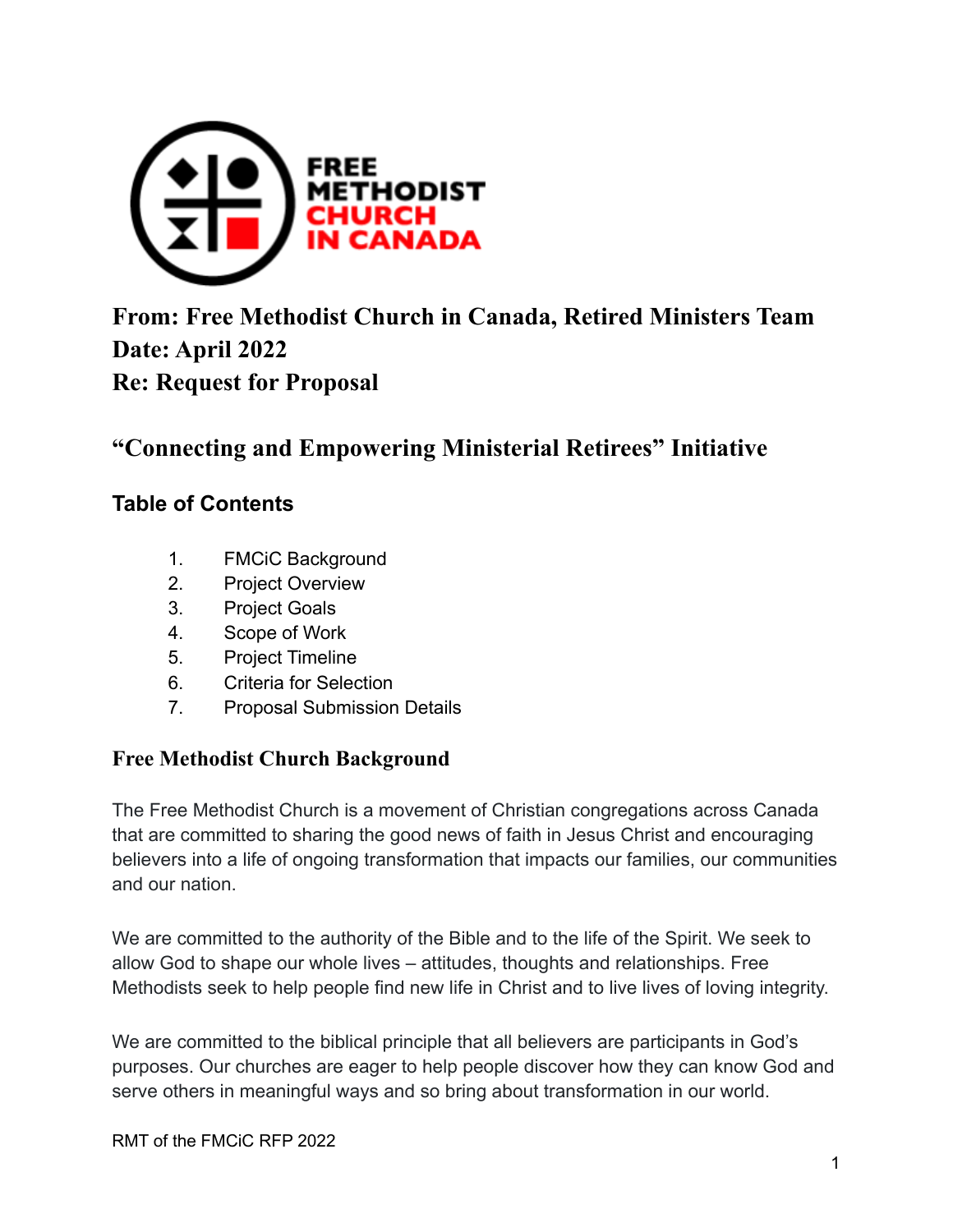Free Methodist Church roots are deeply embedded in the spiritual awakening of 18th century England which gave rise to the Methodist movement. Today, the Free Methodist Church ministers in 70 countries around the world. In Canada, over 150 churches are located as far west as Vancouver and as far east as Sherbrooke, Quebec City, Quebec

#### **Vision**

It is the vision of The Free Methodist Church in Canada to see a healthy church within the reach of all people in Canada and beyond.

#### **Mission**

Following God's activity in our "Jerusalems, Judeas, Samarias and beyond," The Free Methodist Church in Canada (FMCIC) will….

- Find ways to engage unreached people and unreached communities with the gospel
- Mature congregations through developing healthy pastoral and lay leaders
- Commission prepared people to purposeful service
- Interpret life theologically through intentional reflection
- Invest human and financial resources strategically
- Communicate and celebrate through listening to and inspiring one another.

For more information please check the website; www.fmcic.ca

#### **Retired Ministers Team**

**Mandate of the Retired Ministry Team**: This ministry team is responsible for the following:

- A. Care for retirees
- B. Service
- C. Advocacy

**Output (first initiative)**: This team will develop a base of information about the needs and interests of retirees and potential retirees, for use in preparing a strategic **3-Year Ministry Plan**.

#### **Strategic Plan for the mandated areas**:

A. Care for retirees: This team will work closely with Bishop & Credentialing Coordinator in order to ensure that all retirees continue to receive an opportunity to be cared for;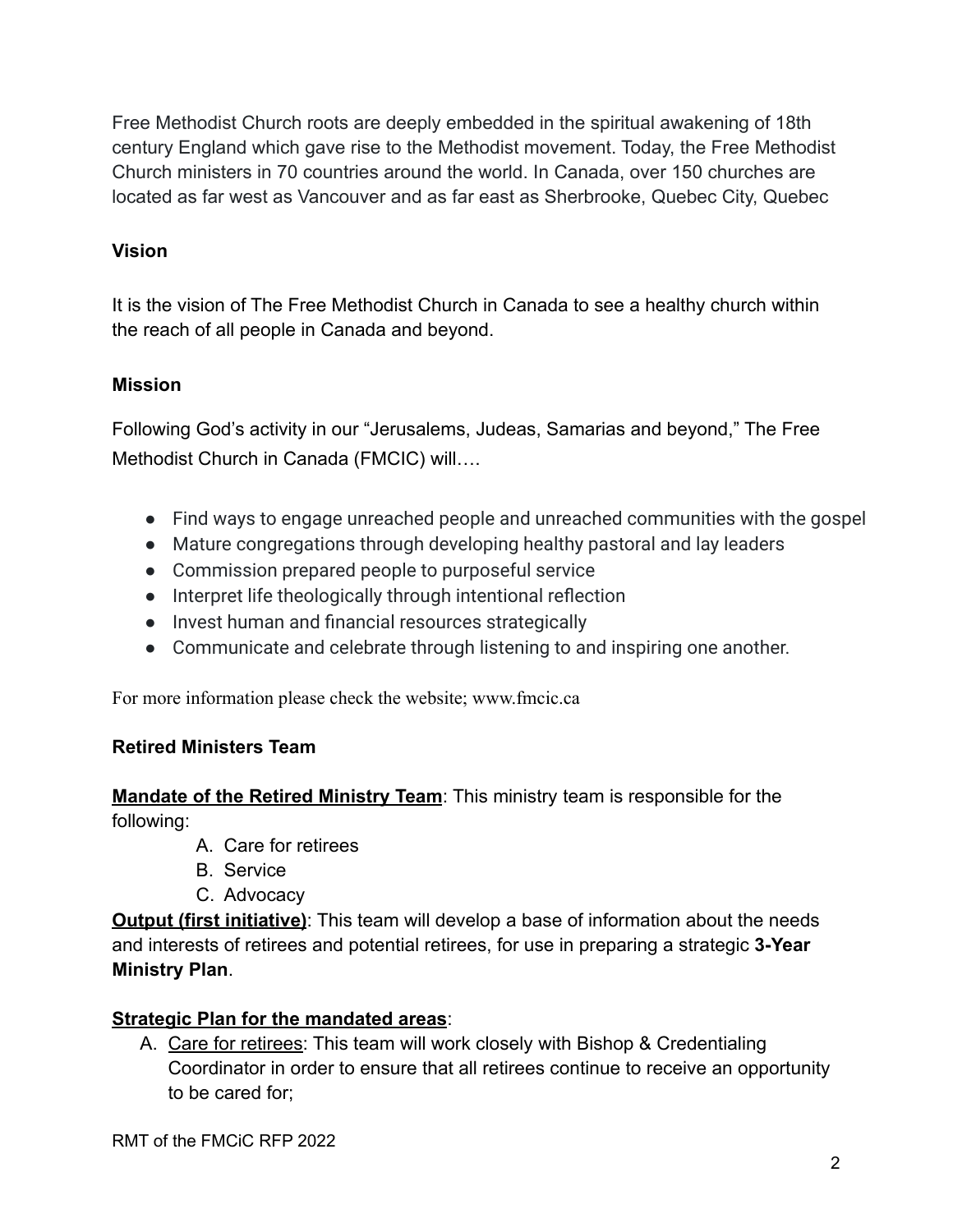- 1. Set up a sub-committee to oversee care;
- 2. Find ways to stay in touch with retirees (i.e. FMCiC website dropdown page);
- 3. Prayer support: connect with National Prayer Team
- 4. Financial resourcing: courses, counseling
- 5. Emotional care: counseling, small groups, retreats (virtual?)
- 6. Connecting with FMCiC and other retirees.
- B. Service: Retirees are members of the General Conference, and have gifts and experience that may be available to serve the church locally or on the conference level. We value this potential resource and encourage local churches and conference leadership to offer retirees the opportunity to continue to use their gifts in FMCiC. We also respect the right to decline an invitation to serve.
- C. Advocacy: The team will help in preparations for retirement (church and pastor), transition, and then after-retirement administration. The team will liaise between FMCiC and retirees, and support retirees with government administrative details where possible.

### **Project Overview**

Consultant will develop a 3-Year Strategic Ministry Plan to better address retirees needs- Analyze the results of the just completed retired ministers survey, host focus groups, interview key stakeholders, complete a needs assessment and develop a strategic plan to include goals and objectives and recommendations to meet the identified needs

### **Project Goals**

To achieve the goal of providing holistic support for retired ministers the first goal will be to develop a comprehensive Strategic Plan. To do this the results of the just-completed survey will be analyzed, focus groups will be held, a needs assessment will be completed, a strategic ministry plan will be developed, including goals, objectives and recommendations to meet the identified needs with a final report written.

Specific Actions to achieve the goals will be:

- 1. Meet with the Retired Ministers Team to learn about the team and their mandate and goals- June, 2022
- 2. Review recently completed Retired Ministers Survey- analyze, identify themes, prepare report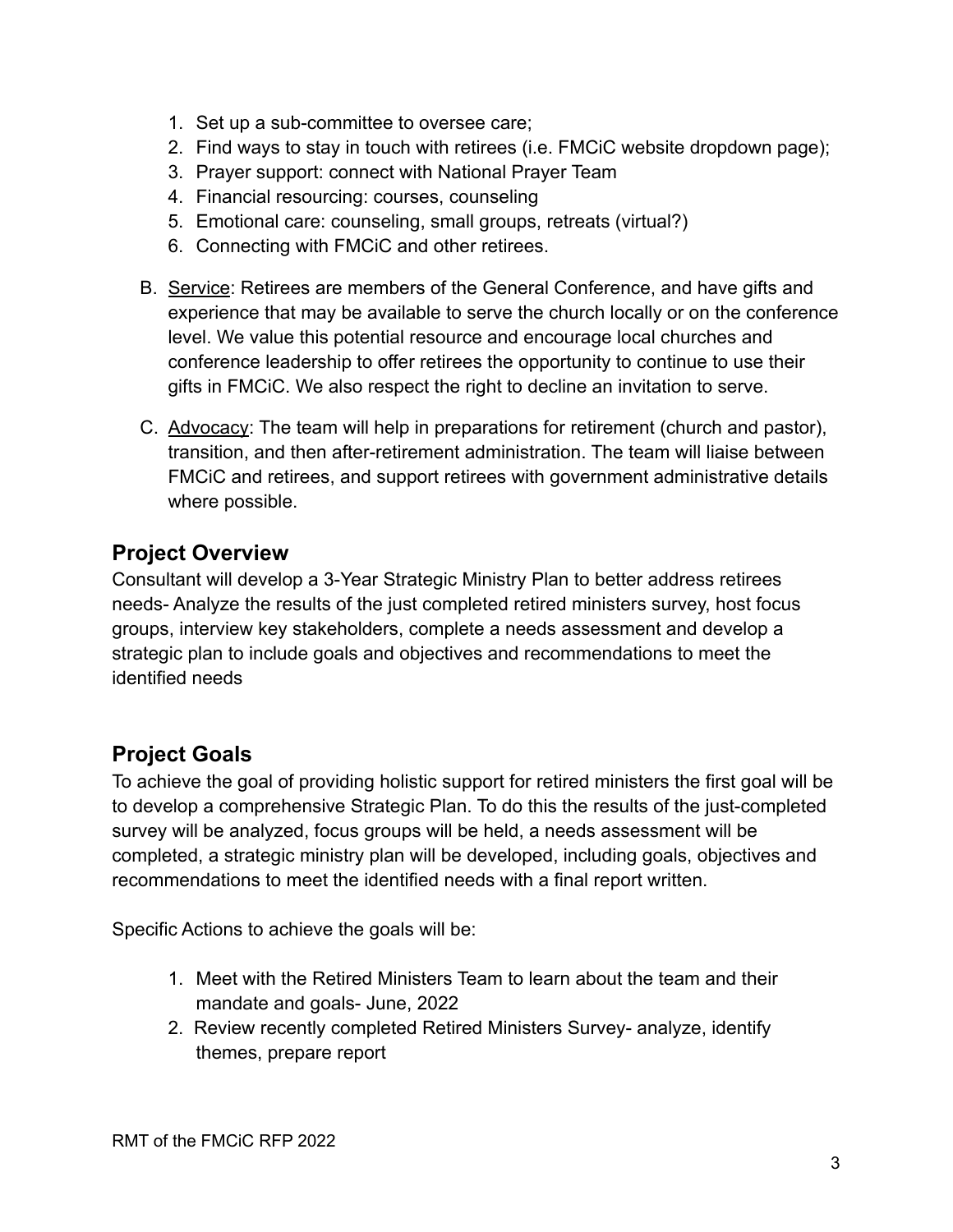- 3. Conduct Focus Group(s)- prepare questions, host Zoom focus group ensuring that the different sub-groups of retirees, spouses of retirees, upcoming retirees are represented, prepare report
- 4. Key Stakeholder Interviews- Conduct 8 12 interviews to better determine the needs
- 5. Needs Assessment- with the information from the survey, focus groups and key stakeholder interviews develop a needs assessment report in conjunction with meeting with the Retired ministers Team
- 6. Strategic Plan- develop a plan to include vision, mission, background, goals, objectives and recommendations- in conjunction with meeting with the Retired ministers Team
- 7. Final Report- write and present the final report and strategic plan to the Retired Ministers Team meeting on July 21, 2022 and provide an draft e-copy by July 14, 2022

### **Scope of Work**

The following tasks detail the scope-of-work. Alternative approaches can be proposed. The days allocated are approximations and can be changed depending on actual scope of time needed.

- 1. Attend Retired Ministers Team meetings in early June and have frequent email connection with team members as needed-total of 2 days
- 2. Review and analyze previously implemented Retired Ministers Survey-2 days
- 3. Organize, develop questions and structure to host Zoom Focus Groups-2 days prep and 3 days host and capture content
- 4. Interview key stakeholders- 5 days
- 5. Develop a Needs Assessment with recommendations- 5 days
- 6. Develop a strategic plan with recommendations-8 days
- 7. Present final report- 1 day

Total of 28- 8 hour days for approximately 224 hours of work

### **Project Timeline**

The timeline will be mid-May - July 2022.

#### **Compensation-** \$4,800

RMT of the FMCiC RFP 2022